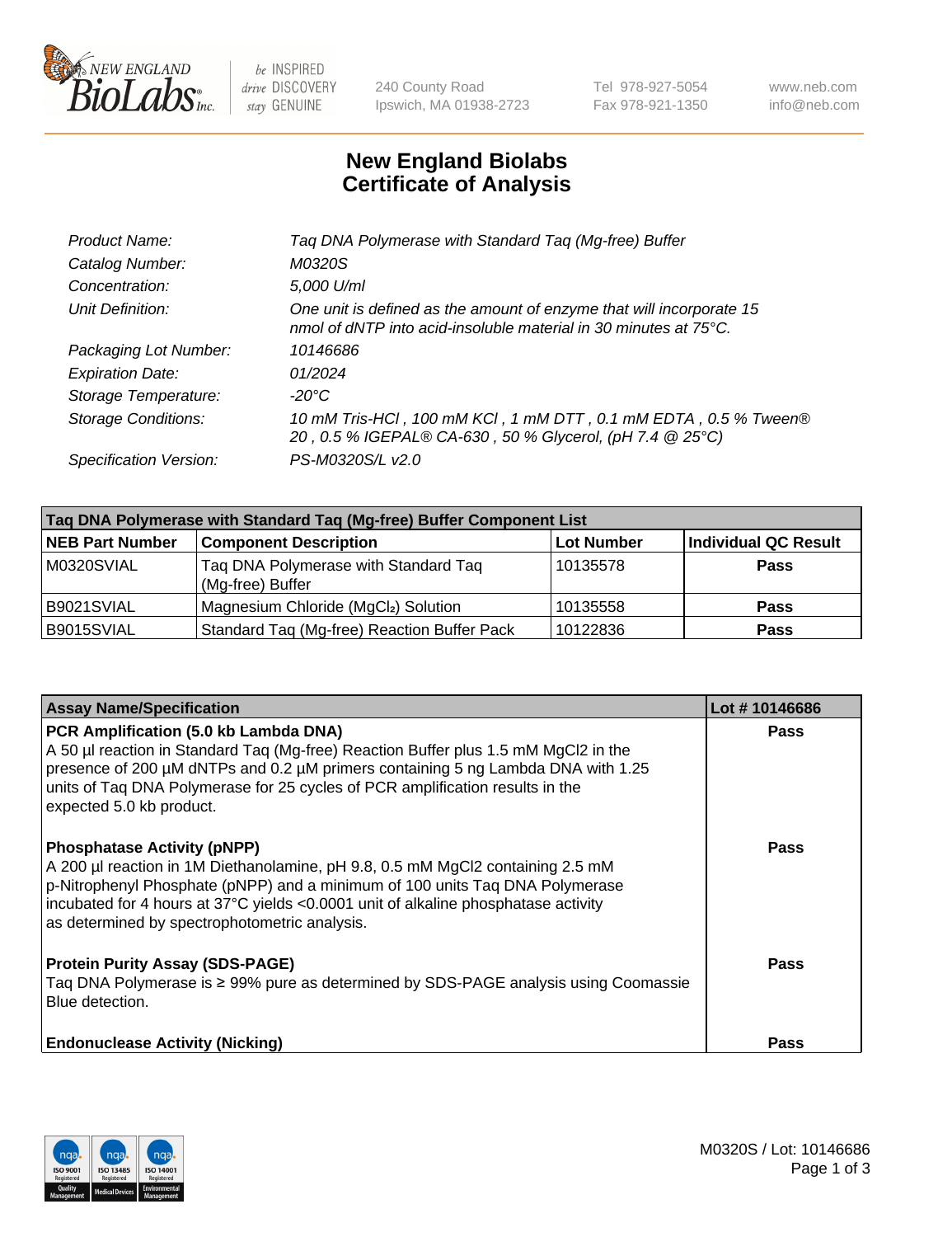

be INSPIRED drive DISCOVERY stay GENUINE

240 County Road Ipswich, MA 01938-2723 Tel 978-927-5054 Fax 978-921-1350

www.neb.com info@neb.com

| <b>Assay Name/Specification</b>                                                                                                                                                                                                                                                                                                                                                                                      | Lot #10146686 |
|----------------------------------------------------------------------------------------------------------------------------------------------------------------------------------------------------------------------------------------------------------------------------------------------------------------------------------------------------------------------------------------------------------------------|---------------|
| A 50 µl reaction in ThermoPol® Reaction Buffer containing 1 µg of supercoiled<br>PhiX174 DNA and a minimum of 20 units of Taq DNA Polymerase incubated for 4 hours at<br>37°C and 75°C results in <10% conversion to the nicked form as determined by agarose<br>gel electrophoresis.                                                                                                                                |               |
| Single Stranded DNase Activity (FAM-Labeled Oligo)<br>A 50 µl reaction in ThermoPol® Reaction Buffer containing a 10 nM solution of a<br>fluorescent internal labeled oligonucleotide and a minimum of 25 units of Taq DNA<br>Polymerase incubated for 30 minutes at 37°C and 75°C yields <10% degradation as<br>determined by capillary electrophoresis.                                                            | Pass          |
| Non-Specific DNase Activity (16 Hour)<br>A 50 µl reaction in NEBuffer 2 containing 1 µg of T3 or T7 DNA in addition to a<br>reaction containing Lambda-HindIII DNA and a minimum of 5 units of Taq DNA<br>Polymerase incubated for 16 hours at 37°C results in a DNA pattern free of<br>detectable nuclease degradation as determined by agarose gel electrophoresis.                                                | Pass          |
| <b>RNase Activity (Extended Digestion)</b><br>A 10 µl reaction in NEBuffer 4 containing 40 ng of a 300 base single-stranded RNA<br>and a minimum of 1 µl of Taq DNA Polymerase is incubated at 37°C. After incubation<br>for 16 hours, >90% of the substrate RNA remains intact as determined by gel<br>electrophoresis using fluorescent detection.                                                                 | Pass          |
| <b>qPCR DNA Contamination (E. coli Genomic)</b><br>A minimum of 5 units of Taq DNA Polymerase is screened for the presence of E. coli<br>genomic DNA using SYBR® Green qPCR with primers specific for the E. coli 16S rRNA<br>locus. Results are quantified using a standard curve generated from purified E. coli<br>genomic DNA. The measured level of E. coli genomic DNA contamination is ≤ 1 E. coli<br>genome. | Pass          |

This product has been tested and shown to be in compliance with all specifications.

One or more products referenced in this document may be covered by a 3rd-party trademark. Please visit <www.neb.com/trademarks>for additional information.